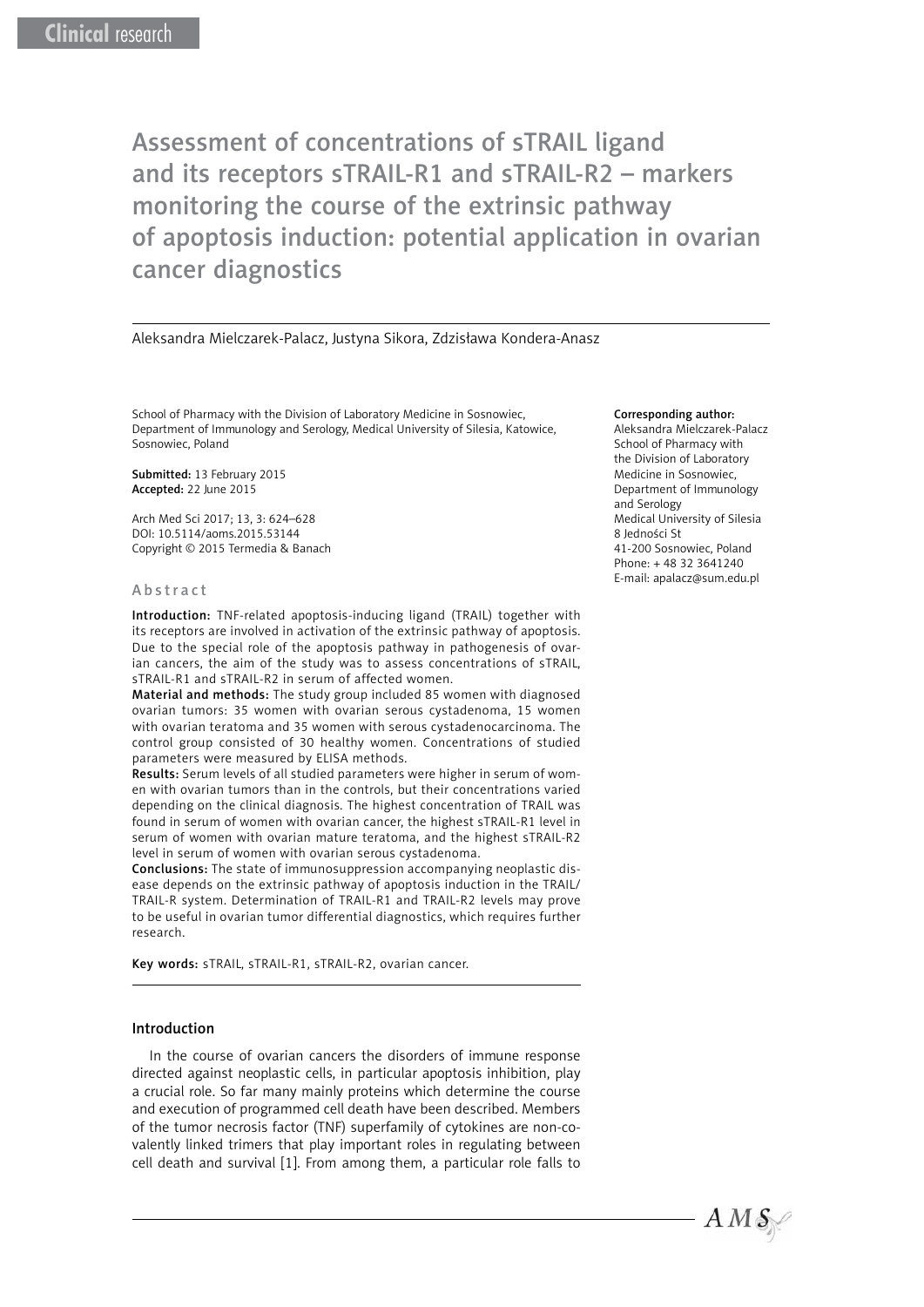Assessment of concentrations of sTRAIL ligand and its receptors sTRAIL-R1 and sTRAIL-R2 – markers monitoring the course of the extrinsic pathway of apoptosis induction: potential application in ovarian cancer diagnostics

proteins involved in the activation of the extrinsic pathway of apoptosis [2, 3]. One of the proteins from this family is TNF-related apoptosis-inducing ligand (TRAIL, APO2-L) together with its receptors. TRAIL is a type II transmembrane protein consisting of 281 amino acids, and its intracellular part contains a 70-amino acid domain called "the death domain" [4]. Membrane-bound TRAIL can be cleaved to a soluble form of the protein species through the action of metalloproteases. Additionally, the soluble TRAIL (sTRAIL) as well as the membrane-bound form possesses biological activity. TRAIL is able to form trimers, like all the other ligands of the TNF family [5].

TRAIL-induced apoptosis activation depends on its binding to a TRAIL-R receptor. There are five types of TRAIL receptors: TRAIL-R1 (DR4), TRAIL-R2 (DR-5), TRAIL-R3 (DcR1), TRAIL-R4 (DcR2) and osteoprotegerin (OPG). TRAIL-R1 and TRAIL-R2 contain a cytoplasmic death domain and transduce apoptotic signals, while TRAIL-R3 and TRAIL-R4, as well as OPG, lack the intracellular death domain and apoptosis-inducing capability and have been proposed to function as decoy receptors, protecting normal cells from apoptosis [6]. TRAIL induces the formation of a pro-apoptotic death-inducing signaling complex (DISC) via its death receptors. The formation of the DISC activates caspase-8, which requires further signal amplification through the mitochondrial pathway for efficient activation of effector caspases in malignant cells [7, 8].

Both the pro-apoptotic ligands TRAIL-R1 and TRAIL-R2 may occur also in a soluble form (sTRAIL-R) as a result of exfoliation of this molecule from the cell surface [9, 10].

Previous research draws attention to the possibility of monitoring the mechanisms of apoptosis in the course of neoplasms. Research on the assessment of the diagnostic and therapeutic usefulness of proteins involved in apoptosis is constantly in progress. The regulation of this process may turn out to be possible by the measurement of molecules released to the blood serum. Due to the special role of the extrinsic apoptosis pathway in ovarian cancer pathogenesis, the aim of the study was to assess the concentrations of sTRAIL, sTRAIL-R1 and sTRAIL-R2.

# Material and methods

The study group included 85 women, aged 21 to 62 (mean age:  $47.30 \pm 12.60$  years) with diagnosed ovarian tumors.

Clinical follow-up information, such as treatment regimen, response to treatment, physical examination results, imaging results, date and type of recurrence, as well as personal and family history, were available through medical chart abstraction and a questionnaire completed at en-

rolments. The group included 35 women with diagnosed ovarian serous cystadenoma, 15 women with ovarian teratoma and 35 women with serous cystadenocarcinoma at stage Ia as per WHO criteria. All patients were admitted to the Clinic of Gynecology and Obstetrics in Ruda Slaska of the Medical University of Silesia in the period from 2009 to 2012, for diagnostic or therapeutic treatment of ovarian cancer. Staging employed the criteria recommended by the International Federation of Gynecology and Obstetrics (FIGO). The studied group encompassed women in whom clinical diagnosis of ovarian tumor was confirmed by the results of histopathological examination and other coexisting reproductive organ conditions were excluded. The control group consisted of 30 healthy women aged between 24 and 60 (mean age: 45.50 ±8.90 years) in whom no pathological changes within the reproductive system were detected. They are patients of the Specialist Clinic for Women in SPZOZ in Ruda Slaska. Women included in the study had no chronic circulatory, autoimmune or neoplastic disease and had not been taking any anti-inflammatory or immunomodulatory medications in the preceding two months.

In all the women the blood serum was the research material. In the study group blood was taken from women after establishing the clinical diagnosis, before surgery. Blood was taken in the morning from the cubital vein, to a clot tube, in order to obtain the serum. Thirty minutes after taking the blood, it was centrifuged at 1500 × g for 15 min. The serum obtained in this manner was kept in small portions at a temperature of –80°C until the tests. The blood of the control group women was taken when the women came for check-up and the same procedure of biological material collection was applied. Enzyme-linked immunosorbent assay (ELISA) was used to determine the concentration of the studied parameters. The following kits were used for this purpose: TRAIL/Apo2L, TRAIL-R1/DR4 and TRAIL-R2/ DR5 ELISA by DIACLONE (Besancon, France). Test sensitivity was respectively 64 pg/ml, 8 pg/ml and 6 pg/ml. All the women who participated in the study consented to conducting the research. The approval of the Ethics Committee of the Medical University of Silesia in Katowice was obtained.

# Statistical analysis

The obtained results were subjected to statistical analysis by applying the computer programs Statistica for Windows 10.0 and Microsoft Excel. In order to verify the distribution of the obtained results, the Shapiro-Wilk test was used. After establishing that the obtained results corresponded to the normal distribution, the arithmetic mean (*x*) and standard deviation (SD) were calculated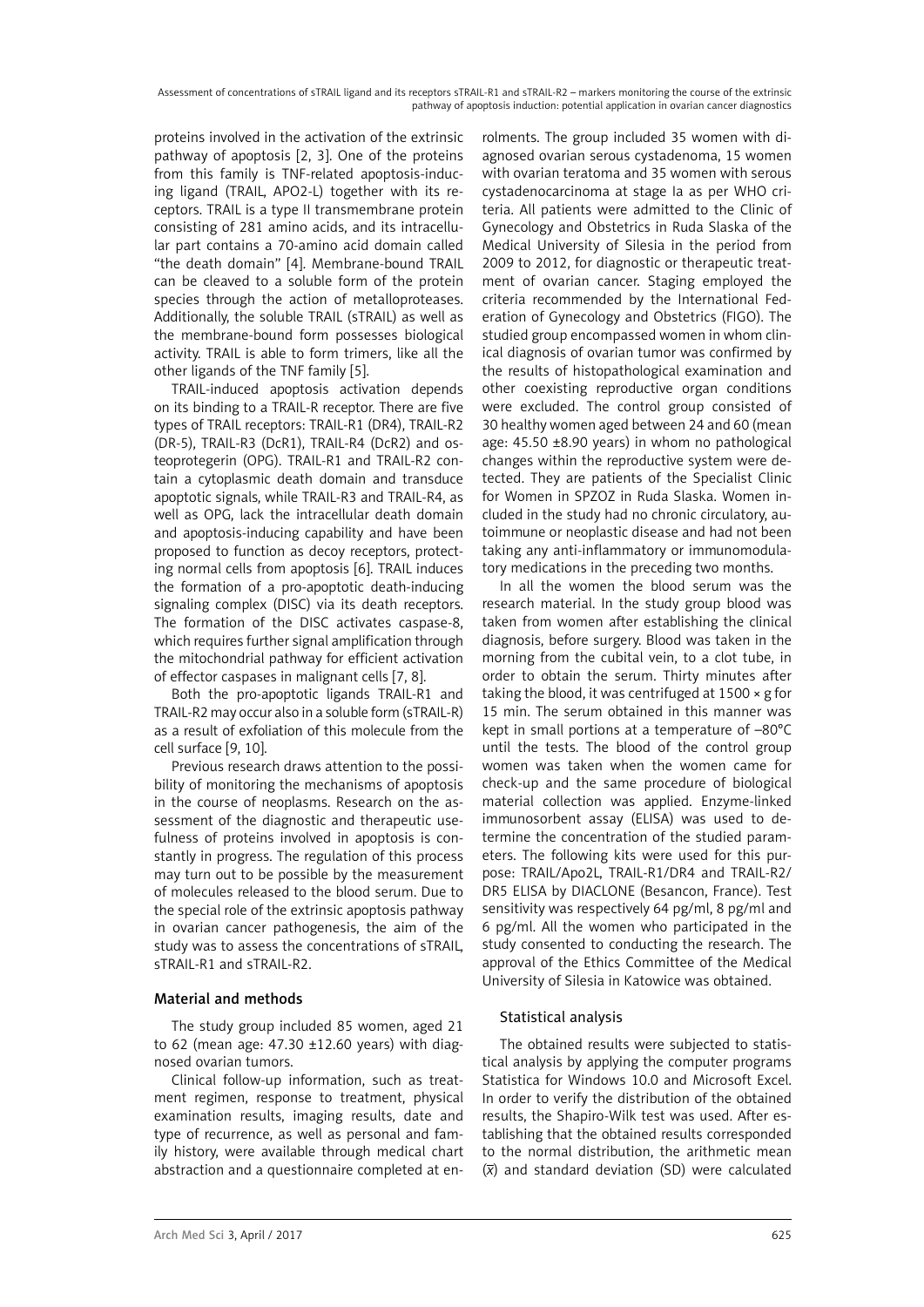for each parameter. The mean values of the studied parameters in the studied group and the control group were compared by means of Student's *t*-test. Correlations were tested by Spearman's rank correlation test and presented as the correlation coefficient (*r*). The level of  $p \le 0.05$  was considered statistically significant.

# Results

# sTRAIL

In the serum of all the women both from the study group and the control group sTRAIL was found. All data for studied parameters are presented in Table I. In women with ovarian cancer the average concentration of sTRAIL was 2354.92 ±727.29 pg/ml and it was significantly higher than in the control group, in which the average value was 696.67 ±173.67 pg/ml (*p* < 0.0001). The concentration of the studied parameter varied depending on the clinical diagnosis of neoplasm. The highest average concentration was found in the serum of women with ovarian cancer (3136.53 ±289.52 pg/ml), and it was significantly higher than the average concentration in the group of women with ovarian serous cystadenoma (1711.74 ±306.09 pg/ml) (*p* < 0.0001) and ovarian mature teratoma (2031.93 ±263.38 pg/ml) (*p* < 0.0001).

#### sTRAIL-R1

In the control group the concentration of sTRAIL-R1 was below test sensitivity. In women with ovarian cancer the average concentration of sTRAIL-R1 was 25.35 ±9.16 pg/ml and it was significantly higher than in the control group  $(p \lt 0.0001)$ . The highest average concentration was found in the serum of women with ovarian mature teratoma (31.09 ±9.96 pg/ml), and it was significantly higher than the average concentration in the group of women with ovarian serous carci-

noma (26.65 ±8.77 pg/ml) (*p* < 0.01) and ovarian serous cystadenoma (21.59 ±7.66 pg/ml) (*p* < 0.01).

### sTRAIL-R2

In the control group the concentration of sTRAIL-R2 was below test sensitivity. In women with ovarian cancer the average concentration of sTRAIL-R2 was 69.69 ±6.00 pg/ml and it was significantly higher than in the control group ( $p \lt 0.0001$ ). The highest average concentration was found in the serum of women with ovarian serous cystadenoma (72.17 ±7.20 pg/ml), and it was significantly higher than the average concentration in the group of women with ovarian serous carcinoma (67.87 ±4.42 pg/ml) (*p* < 0.001) and ovarian mature teratoma (68.16 ±4.10 pg/ml) (*p* < 0.01).

We then calculated the concentration ratio of sTRAIL-R1 and sTRAIL-R2, taking into consideration that both receptors were involved in signal transduction into the cell. The lowest value of ratio was in serum of women with ovarian serous cystadenoma (0.31). In women with ovarian mature teratoma the TRAIL-R1/R2 ratio was at the same level (0.45). The highest ratio value was in serum of control women (1.0). The sensitivity and specificity of each variable to detect concentrations of studied parameters were analyzed with receiver operating characteristic (ROC) curves. Time had the least area under the ROC curve for TRAIL, equal to 0.891, with a sensitivity and specificity of 86.5% and 72.8%, respectively. For TRAIL-R1 area under the ROC curve was 0.811, with sensitivity and specificity of 77% and 78.5%, respectively. The ROC value for TRAIL-R2 was 0.834 and 79% sensitivity and 77% specificity.

### **Discussion**

In spite of the variety of diagnostic methods and progress in knowledge of ovarian cancer biology, its early detection is still highly unsatisfactory. Disorders of the immune system, in particular

Table I. Concentrations of sTRAIL, sTRAIL-R1 and sTRAIL-R2 in serum of women from study and control group

| Group              | N  | sTRAIL [pg/ml]      |                        | sTRAIL-R1 [ng/ml] |                         | sTRAIL-R2 [pg/ml] |                      |
|--------------------|----|---------------------|------------------------|-------------------|-------------------------|-------------------|----------------------|
|                    |    | Range               | Mean ± SD              | Range             | Mean $\pm$ SD           | Range             | Mean $±$ SD          |
| Ovarian serous     | 35 | $1000.77-$          | 1711.74                | $10.69 -$         | 21.59                   | $56.40-$          | 72.17                |
| cystadenoma        |    | 2096.23             | ±306.09 <sup>1,2</sup> | 36.61             | $±7.66^{1,3}$           | 84.69             | ±7.20 <sup>1,5</sup> |
| Ovarian mature     | 15 | $1705.22 -$         | 2031.93                | $15.59 -$         | 31.09                   | $62.19-$          | 68.16                |
| teratoma           |    | 2480.62             | $±263.38^{1,2}$        | 47.24             | $±9.96^{1,4}$           | 74.40             | $±4.10^{1,3}$        |
| Serous             | 35 | $2561.40-$          | 3136.53                | $14.55 -$         | 26.65                   | $59.20 -$         | 67.87                |
| cystadenocarcinoma |    | 727.44              | ±289.52 <sup>1</sup>   | 47.36             | $\pm 8.77$ <sup>1</sup> | 73.97             | ±4.42 <sup>1</sup>   |
| Control            | 30 | $435.52-$<br>986.33 | 696.67<br>±173.67      | $\Omega$          | $\Omega$                | $\Omega$          | $\Omega$             |

*Values are means ± SD. Values of studied parameters between groups were compared by Student's t-test. 1 p < 0.0001 compared to control group; 2 p < 0.0001 compared to ovarian cancer; 3 NS compared to ovarian cancer; 4 p < 0.01 NS compared to ovarian cancer; 5 p < 0.001 compared to ovarian cancer.*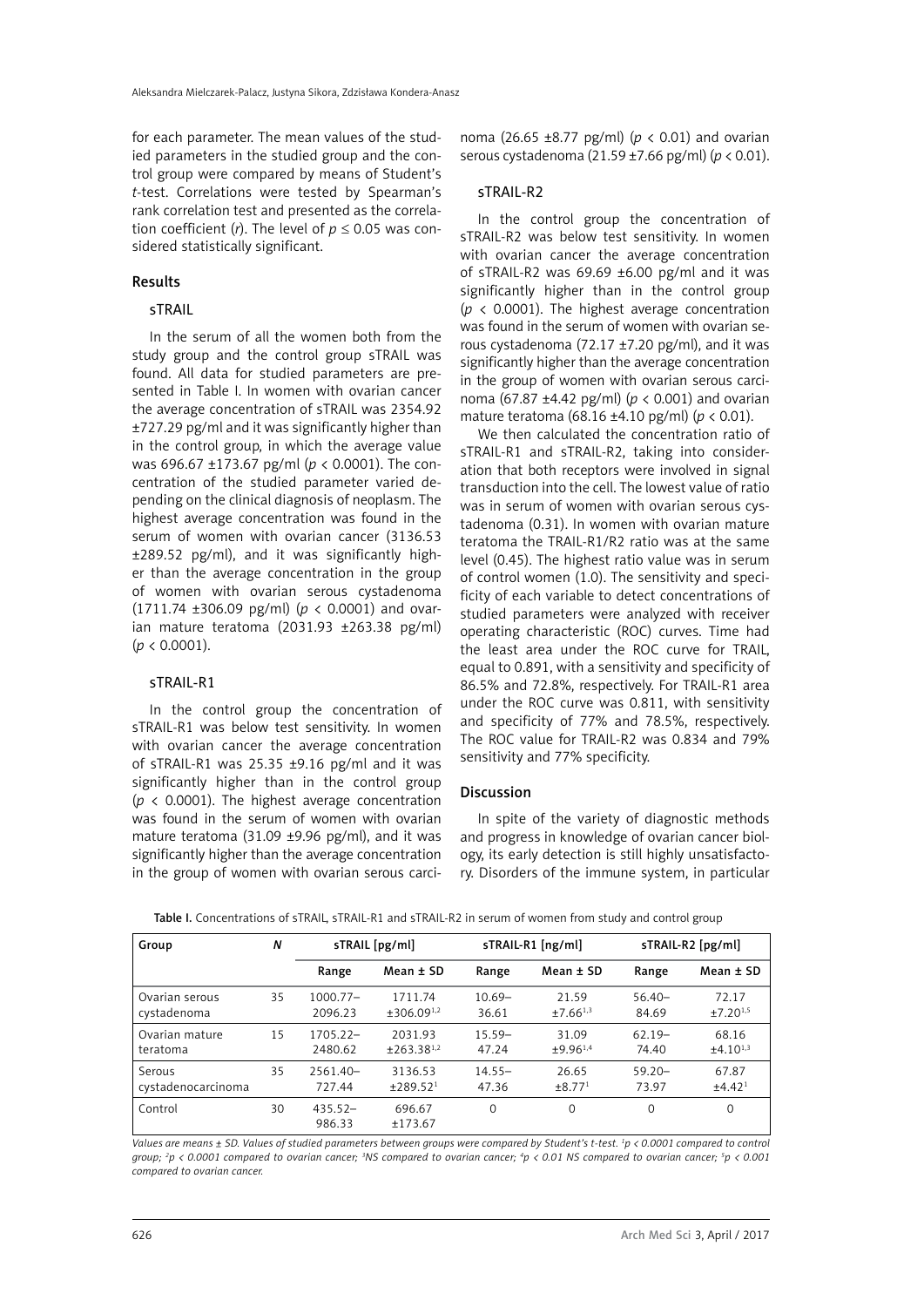Assessment of concentrations of sTRAIL ligand and its receptors sTRAIL-R1 and sTRAIL-R2 – markers monitoring the course of the extrinsic pathway of apoptosis induction: potential application in ovarian cancer diagnostics

systemic and local immunosuppression, play an important role in the pathogenesis of this disease. The proliferative activity of neoplasms can be estimated by many methods; for example, argyrophilic nucleolar organizer regions (AgNORs) is one of them [11]. Similarly, there are many methods of assessing apoptotic activity. It is connected, to a large extent, with the increased concentration of cytokine molecules in body fluids and apoptosis disorders. A particular role in the induction of this process falls to TRAIL proteins and their receptors. The role of their soluble forms is also hardly known. Therefore, as part of our research, the concentration of sTRAIL and its receptors sTRAIL-R1 and sTRAIL-R2 was determined in the serum of women with ovarian cancer. In women from the study group the concentration of sTRAIL was higher than in healthy women. The highest concentration of the studied parameter was found in women with ovarian cancer, and it was significantly higher than its concentration in women from the control group and with a benign neoplasm, which is probably proof of autocrine secretion of this cytokine in the mechanism involving soluble agents.

So far, only a few studies aimed at determining the concentration of sTRAIL and its receptors in ovarian cancers have been conducted. [Ga](http://www.ncbi.nlm.nih.gov/pubmed?term=Gasowska-Bodnar A%5BAuthor%5D&cauthor=true&cauthor_uid=22335026)[sowska-Bodnar](http://www.ncbi.nlm.nih.gov/pubmed?term=Gasowska-Bodnar A%5BAuthor%5D&cauthor=true&cauthor_uid=22335026) *et al.* [12] evaluated the kinetics of changes in serum TRAIL levels as a potential predictive and prognostic factor in patients with epithelial ovarian cancer in FIGO stage IIIC and IV. Opposite to our results, TRAIL concentration did not differ significantly between patients with ovarian cancer and the control group. Serum TRAIL level increased after two courses of neoadjuvant chemotherapy based on a paclitaxel and platinum analog. However, from the results of this study it seems that the concentration of TRAIL has no critical value as a predictive or prognostic factor in patients with ovarian cancer.

Most research on TRAIL and its receptor system has evaluated other types of cancers or autoimmune disorders. Research was conducted by Krieg *et al.* [13], who proved the increased concentration of sTRAIL ligand in serum of 41 patients with gastric carcinomas. According to the authors, depending on the type of neoplasm, different types of TRAIL ligand are detected. This selective toxicity raises great hopes for being used in diagnostics and therapy. So far, research on different cell lines has been performed. Corsten *et al.* [14] conducted research on the U87 and A172 cell lines of human glioma. Soluble TRAIL ligand in different concentrations was added to the cell growth medium. The authors demonstrated a decrease in cell vitality which correlated with an increase in the concentration of soluble TRAIL ligand. Similar observations were made by Toiyama *et al.* [15], who found that there may be a link between the concentration of TRAIL ligand in the serum and prognosis in cancer patients. They found that the concentration of sTRAIL in the serum in 84 renal cell carcinoma patients is lower than in healthy individuals. A decrease in the concentration of TRAIL ligand in the serum involved distant metastases, whereas after surgical cytoreduction of the tumor mass, the concentration of the studied parameter increased. Also Allen *et al.* [16] performed research on the role of agents involved in the regulation of the TRAIL system in the neoplastic process. In the serum of oncologic patients the researchers measured the substance TIC 10 (TRAIL-inducing compound 10) influencing TRAIL concentration. Both TRAIL ligand and TIC 10 occurred in an increased concentration in neoplasm patients. According to the researchers, TRAIL plays an important role in inhibiting the proliferation of neoplastic cells. The research of Cuello *et al.* [17], who assessed the influence of a TRAIL molecule on neoplastic cells' chemoresistance, provides interesting observations. They found that after administering the ligand, tumor growth was inhibited, which has a significant impact on the process of neoplastic lesion treatment. Qiu *et al.* [18] assessed the influence of various pro-apoptotic ligands on the U87-MG cell lines. The authors proved that in glioma the resistance to TRAIL-induced extrinsic apoptosis most frequently occurs. Szliszka *et al.* [19] suggest that TRAIL ligand may be applied in oncologic therapy. The researchers demonstrated, however, that some cell lines may be resistant to TRAIL-induced apoptosis. The research performed on three bladder cancer cell lines showed that TRAIL ligand induced apoptosis only in the SW 780 cell line, whereas the 674 47 V and T24 cell lines did not respond to TRAIL ligand. A very important element of the TRAIL system apart from the ligand is its receptors possessing an intracellular domain essential for transducing an apoptosis signal: TRAIL-R1 and TRAIL-R2.

Our research demonstrated that in women from the control group the concentrations of both receptors were below test sensitivity. The highest concentration of TRAIL-R1 was found in women with ovarian teratoma, and in comparison to women with ovarian serous cystadenocarcinoma the difference was not statistically significant. The concentration value of TRAIL-R2 was the highest in women with serous cyst adenoma, which is proof of significant involvement of these cytokines in systemic disorders of the immune system. Determination of the studied parameter concentrations may prove to be useful in differential diagnostics of benign ovarian neoplasms. No research on concentration assessment has been performed so far. However, Daniels *et al.* [20] assessed the expression of TRAIL ligand receptors in normal tissues and cancerously changed ones. It was found that the expression of TRAIL-R1 and TRAIL-R2 increases significantly